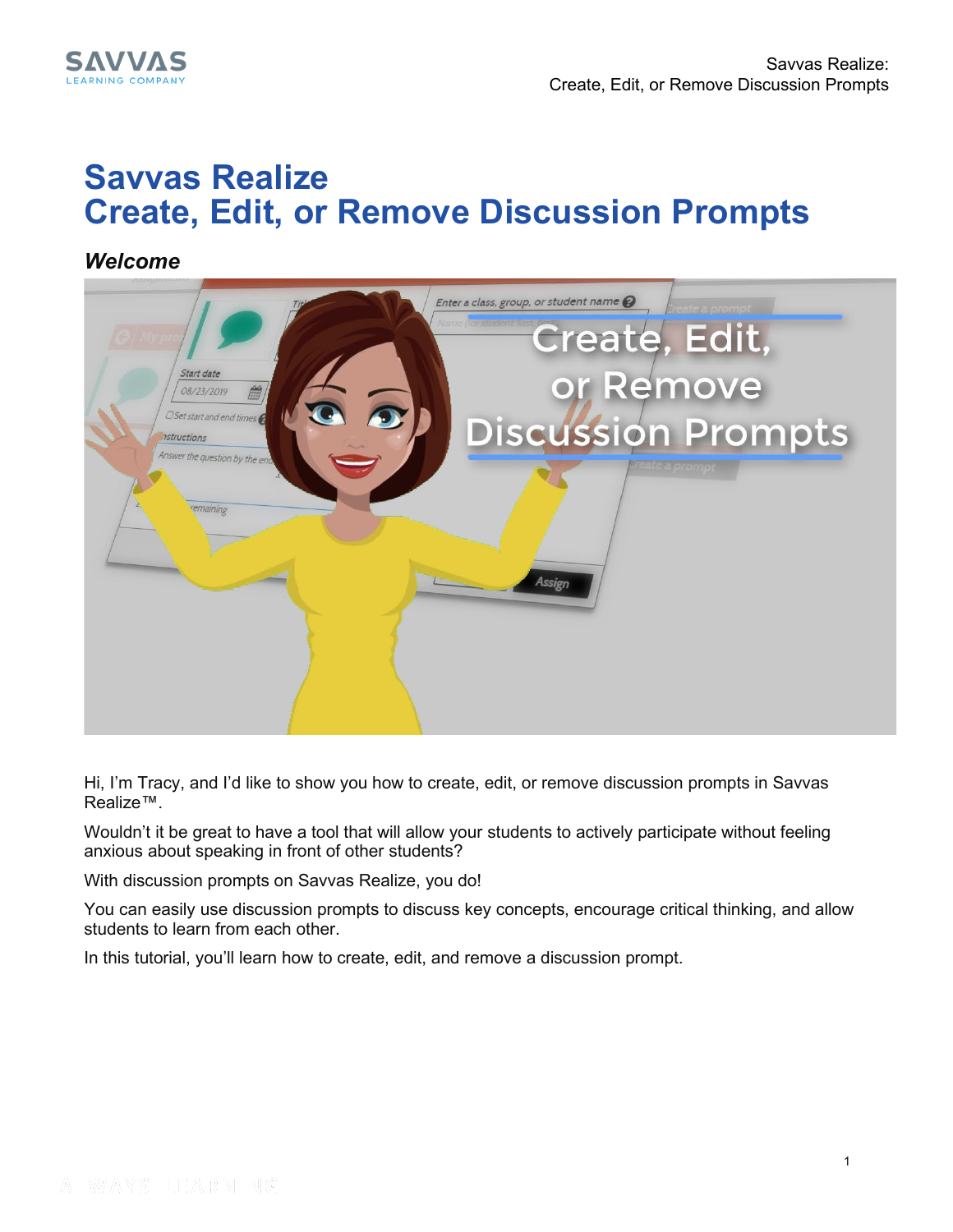

## *Edit a Discussion Prompt*

| realize.                                            | <b>BROWSE</b>                                    | <b>CLASSES</b><br>DATA                  | MY LIBRARY                   | <b>CENTERS</b>        | Q                   | $2 -$<br>$\sim$ |  |  |  |  |
|-----------------------------------------------------|--------------------------------------------------|-----------------------------------------|------------------------------|-----------------------|---------------------|-----------------|--|--|--|--|
| enV CA Gr 3 -<br>Assignments                        | Calendar                                         | Disçuss                                 | <b>Students &amp; Groups</b> | <b>Class Settings</b> |                     |                 |  |  |  |  |
| View:<br>The class assignments                      | <b>When:</b>                                     | Entire class duration                   |                              |                       | Show:<br>Current    | <b>Hidden</b>   |  |  |  |  |
| G<br>Assignments by class<br>Assignments by student |                                                  |                                         |                              |                       |                     |                 |  |  |  |  |
| <b>音 Hide assignments</b>                           |                                                  |                                         |                              |                       |                     |                 |  |  |  |  |
|                                                     | Title #                                          |                                         |                              | Student status        | Due Date +          | Average $\phi$  |  |  |  |  |
| 000<br>0 0 0<br>0 0 0                               | Grade 3: Online Topics 01-04: Benchmark<br>Teste |                                         |                              | 4/4 Completed         | 11/09/19<br>11.59pm | <b>B4%</b>      |  |  |  |  |
| 000<br>$\circ$ $\bullet$ $\circ$<br>0 0 0           | <b>Test Copy 1</b>                               | Grade 3: Online Topics 09-12: Benchmark |                              | 4/4 Completed         | 09/14/19<br>1159pm  | 90%             |  |  |  |  |
|                                                     |                                                  | Fractions and Sets: Visual Learning     |                              | 4/4 Completed         | 09/07/19<br>1159pm  | 100%            |  |  |  |  |
| 000<br>0 0 0<br>0 0 0                               | <b>Test Copy 1</b>                               | Grade 3: Online Topics 05-08: Benchmark |                              | 4/4 Completed         | 09/07/19<br>1159pm  | 90%             |  |  |  |  |
| 000<br>0 0 0                                        | <b>Placement Test</b>                            |                                         |                              | V4 Completed          | 09/06/19<br>1159pm  | 93%             |  |  |  |  |

But, oh! Before we begin, keep in mind that prompts are not available to all districts and teachers.

If you do have access to prompts, I'll show you how to create one in sixty seconds or less!

Select CLASSES from the Savvas Realize home page.

Then, find the class you want to create a discussion prompt for, and select **Discuss** below the class name.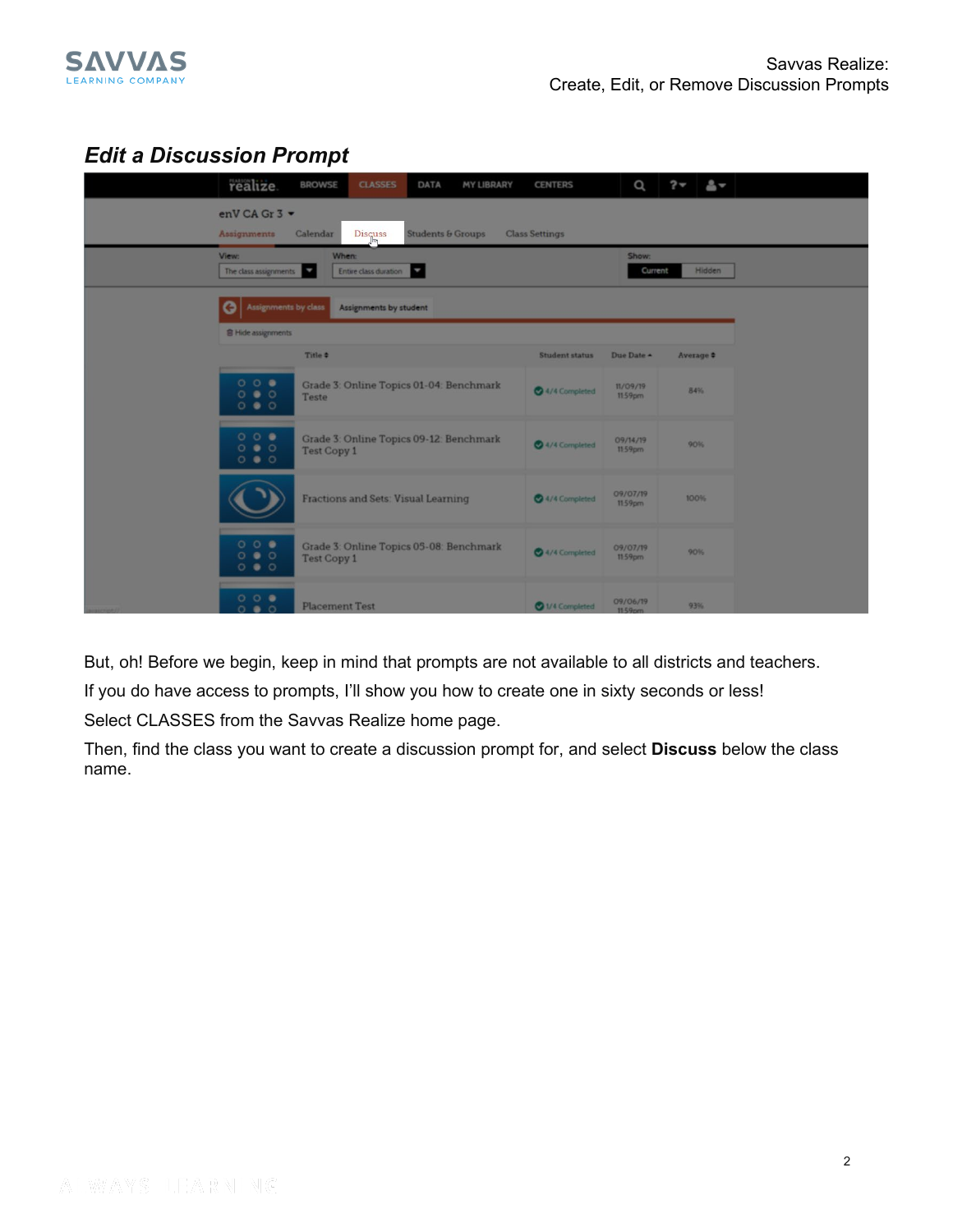

#### *Edit a Discussion Prompt*

|                  | <b>Assignments</b>                              | Calendar             | <b>Discuss</b>                        | Students & Groups                                                   | <b>Class Sett</b> |  |  |  |  |
|------------------|-------------------------------------------------|----------------------|---------------------------------------|---------------------------------------------------------------------|-------------------|--|--|--|--|
|                  |                                                 |                      |                                       |                                                                     |                   |  |  |  |  |
|                  | <b>My prompts</b>                               |                      |                                       |                                                                     |                   |  |  |  |  |
|                  |                                                 | <b>E</b> Edit prompt | <b>Weekly Question #1</b><br>C Assign | <b>■ Remove</b>                                                     |                   |  |  |  |  |
| $\sum_{i=1}^{n}$ | Note:<br>before assigning a prompt to students. |                      |                                       | Assigned prompts cannot be edited or removed. You must make changes |                   |  |  |  |  |
|                  |                                                 |                      |                                       |                                                                     |                   |  |  |  |  |

You can quickly edit a prompt too.

To edit a discussion prompt, go back to My prompts, find the prompt you'd like to edit, and click **Edit prompt**. When you are done editing the prompt, click **Save prompt**.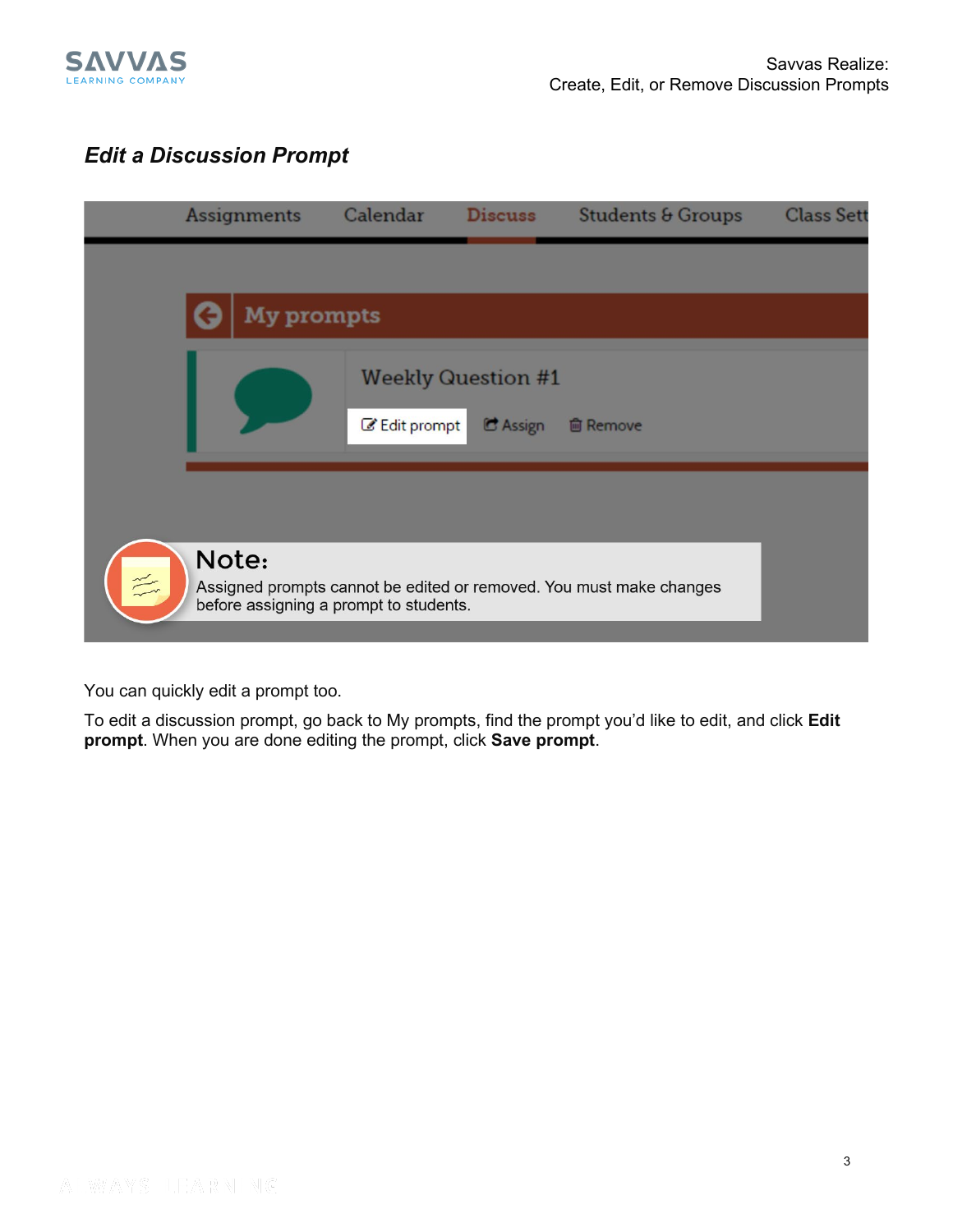

## *Remove a Discussion Prompt*

To remove a discussion prompt, go back to My prompts, find the prompt you'd like to remove, and click **Remove**. Then you're all set!